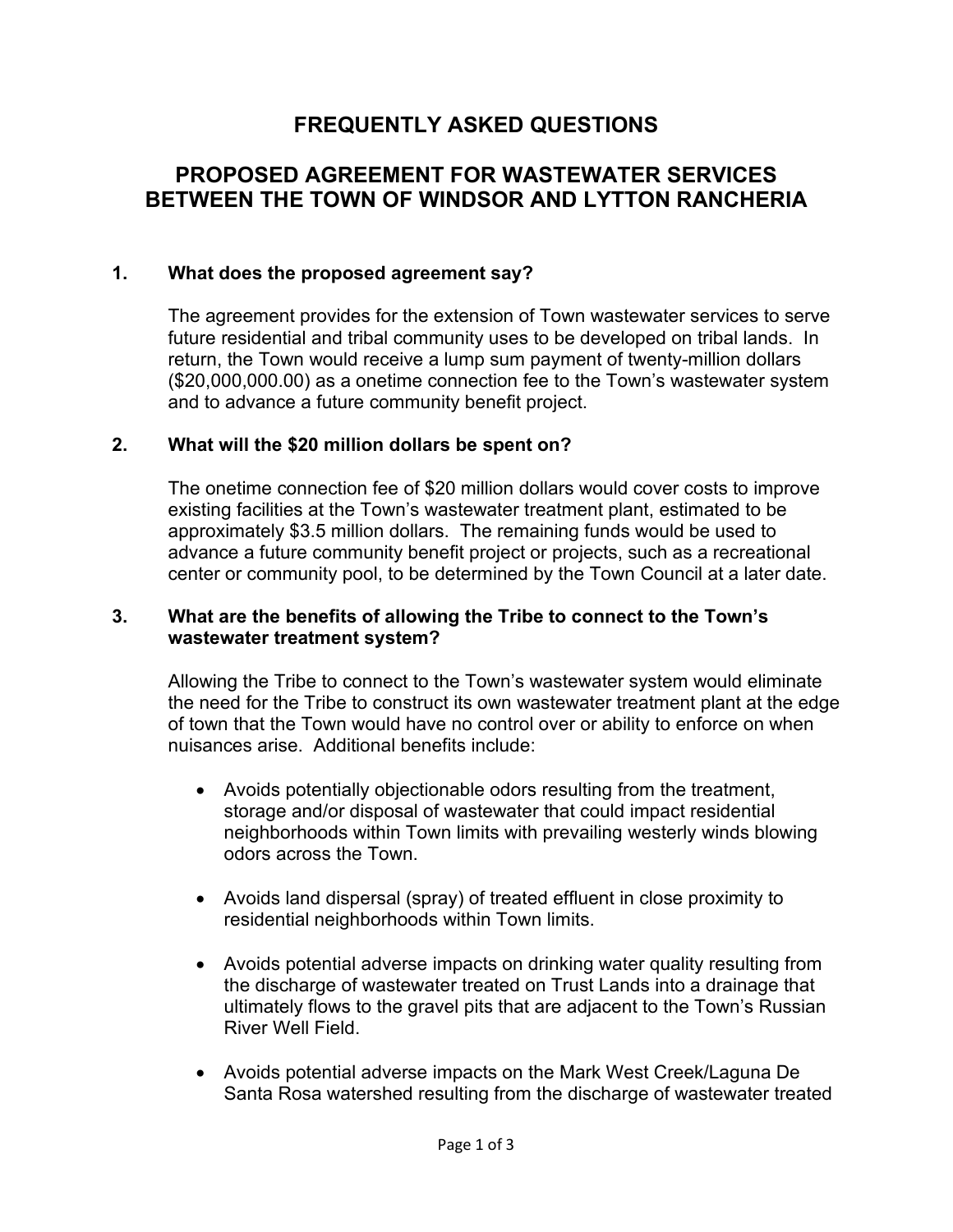on Trust Lands into an unnamed tributary located along the eastern boundary of the project site, which flows into Windsor Creek south of the project site that connects to Mark West Creek and ultimately the Russian River.

- Provides equal or better protection of water resources, including both surface water and ground water.
- Ensures opportunities for beneficial re-use of treated wastewater.

# **4. What development will be allowed by the proposed agreement?**

Under the proposed agreement, wastewater services would be provided to serve development of: (a) 361 residential units; (b) 18,809 square foot community center; (c) 2,500 square foot roundhouse; (d) 2,707 square foot retreat; and (e) 60,000 square feet of community/Tribal government buildings.

The project would be constructed in at least two phases. The first phase is currently under construction. There is no set timing for the second phase.

| Phase I                               | Phase II                |
|---------------------------------------|-------------------------|
| - 147 residential units               | - 214 residential units |
| - 18,809 square foot community center | - 60,000 square feet of |
| - 2,500 square foot roundhouse        | community and tribal    |
| - 2,707 square foot retreat           | government buildings.   |
|                                       |                         |

The agreement will not allow provision of services for future development of a resort and/or winery on Trust Lands now or in the future.

## **5. Does the Town's wastewater treatment plant have adequate capacity to serve development on tribal lands AND development that is planned to occur within Town limits?**

Yes. An analysis of the conditions and capacity of the Town's existing wastewater system was conducted by Town Staff in consultation with the professional engineering firm of GHD. The analysis concluded that under current conditions the wastewater treatment plant has adequate capacity to serve anticipated near-term development in Town plus the first phase of development on tribal lands. Several improvements to the existing aeration basin system will be needed to provide adequate capacity for development of the second phase of the project. The onetime connection fee to be paid by the Tribe will ensure these improvements are completed in advance of construction of the second phase of development.